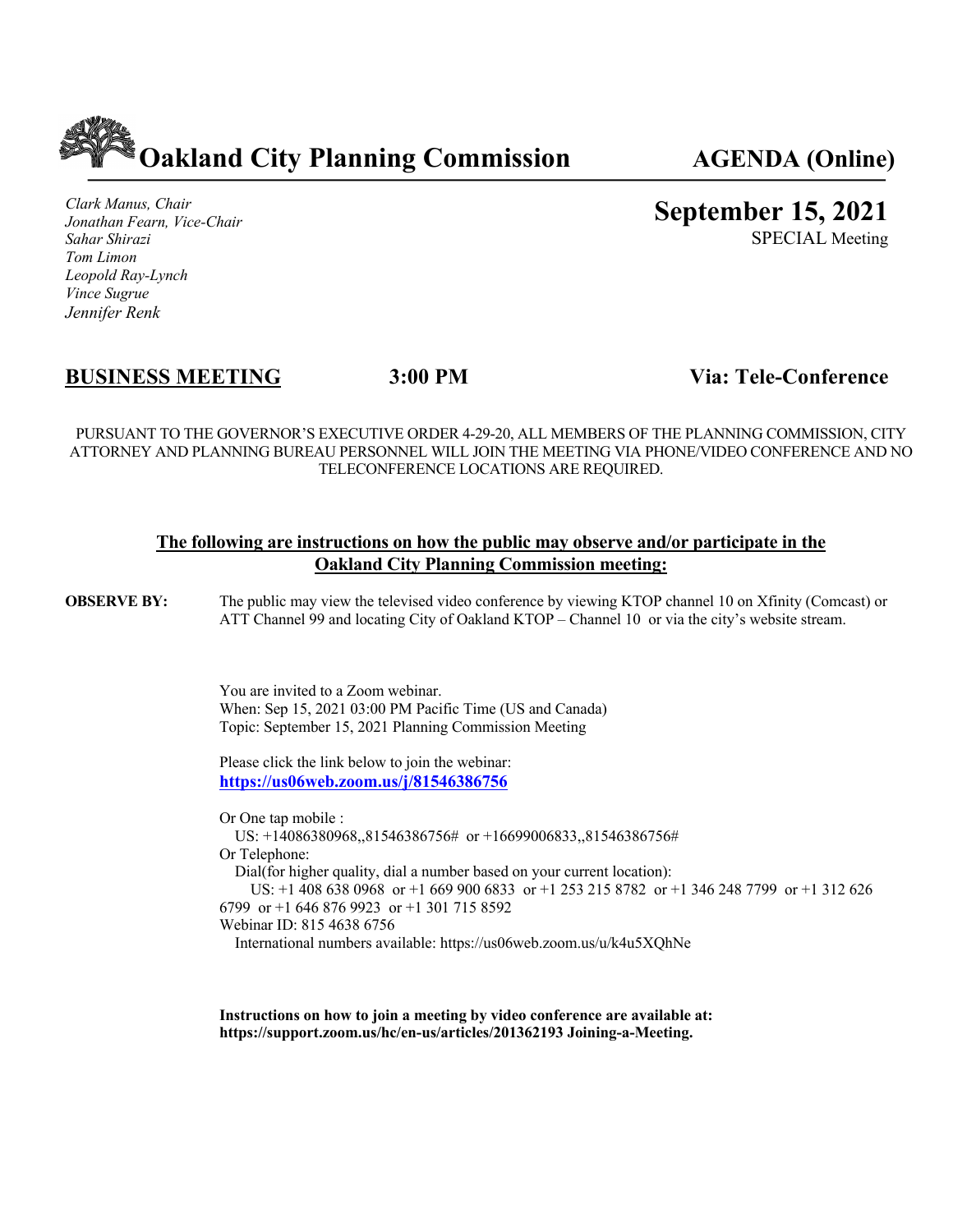

*Oakland City Planning Commission AGENDA* **(Online)** 

**Page 2** *September 15, 2021*

#### **HOW TO COMMENT ON A PUBLIC MEETING:**

Public comments will be taken at the time of each eligible Agenda item.

| If you are a Zoom video<br>Conference participant | To comment by Zoom video conference, click the "Raise Your Hand" button to request to speak<br>when Public Comment is being taken on an eligible agenda item. You will then be unmuted during<br>your turn and allowed to make public comments. After the allotted time, you will then be re-muted.<br>Instructions on how to "Raise Your Hand" are available at: https://support.zoom.us/hc/en-<br>$us/articles/205566129 - Raise-Hand-In-Webinar.$                                                                                                                                                                                                                               |
|---------------------------------------------------|------------------------------------------------------------------------------------------------------------------------------------------------------------------------------------------------------------------------------------------------------------------------------------------------------------------------------------------------------------------------------------------------------------------------------------------------------------------------------------------------------------------------------------------------------------------------------------------------------------------------------------------------------------------------------------|
| If you are a phone<br>participant                 | To comment by phone, please call on one of the above listed phone numbers. You will be prompted<br>to "Raise Your Hand" by pressing "*9" to request to speak when Public Comment is being taken on<br>an eligible agenda Item. You will then be unmuted during your turn and allowed to make public<br>comments. Then, press "*6" to unmute yourself in order to speak. After the allotted time, you will<br>then be re-muted. Instructions on how to raise your hand by phone are available at:<br>https://support.zoom.us/hc/en-us/articles/201362663 - Joining-a-meeting-by-phone. If you have any<br>questions, please email Desmona R. Armstrong at Drarmstrong@oaklandca.gov |

#### • **IMPORTANT THINGS TO REMEMBER DURING YOUR PUBLIC COMMENT PERIOD**

#### 1. **ALL ATTENDEES SHALL BE MUTED UPON ENTRY**

- 2. Please <u>do not</u> raise your hand if the item currently being heard is not the item you wish to speak on. We will call for public testimony on each item individually. When the item you're interested in is called and public speakers are invited to raise their hands, raise yours then and we will call them all in the order they're raised.
- 3. You may of course speak on multiple items but your comments during each item must address the item currently under discussion. Speakers attempting to speak about items other than the item currently under consideration will be muted and asked to wait for the item they're here to speak about to be called.

#### **HOW TO ADDRESS THE PLANNING COMMISSION**

- Please work with the case planner listed for each item prior to the meeting regarding items that may be continued. Any agenda item may be continued without the hearing on the matter being opened, or public testimony taken, at the discretion of the Chair. Persons wishing to address the continued item may do so under Open Forum.
- Staff reports are available online, generally by 5:00 p.m. the Friday before the meeting, at www.oaklandca.gov (under "Planning Commission.") You will need to ensure that your computer will accept pop-ups from the host site (oaklandca.gov) and that your computer has a later version of Adobe Acrobat Reader installed. For further information, please email Desmona Armstrong at Drarmstrong@oaklandca.gov.
- If you challenge a Commission decision in court, you will be limited to issues raised at the hearing or in correspondence delivered to the Planning and Building Department, at, or prior to, the hearing. Any party seeking to challenge in court those decisions that are final and not administratively appealable to the City Council must do so within ninety (90) days of the date of the announcement of the final decision, pursuant to Code of Civil Procedure Section 1094.6, unless a shorter period applies. If you wish to be notified of the decision of any of these cases, please provide the case planner with a regular mail or email address.
- Please note that the descriptions of the applications found below are preliminary in nature and that the projects and/or descriptions may change prior to a decision being made.
- Applicants or members of the public that plan to make electronic presentations (e.g., PowerPoint presentations): Please contact Desmona Armstrong at Drarmstrong@oaklandca.gov at least **48 hours** prior to the meeting. We are unable to accommodate late material, at this time.
- Interested parties are encouraged to submit written material on agenda items in advance of the meeting and prior to the close of the public hearing on the item. To allow for distribution to the Commission, comments must be provided to the case planner electronically at least 24 hours prior to the meeting being started.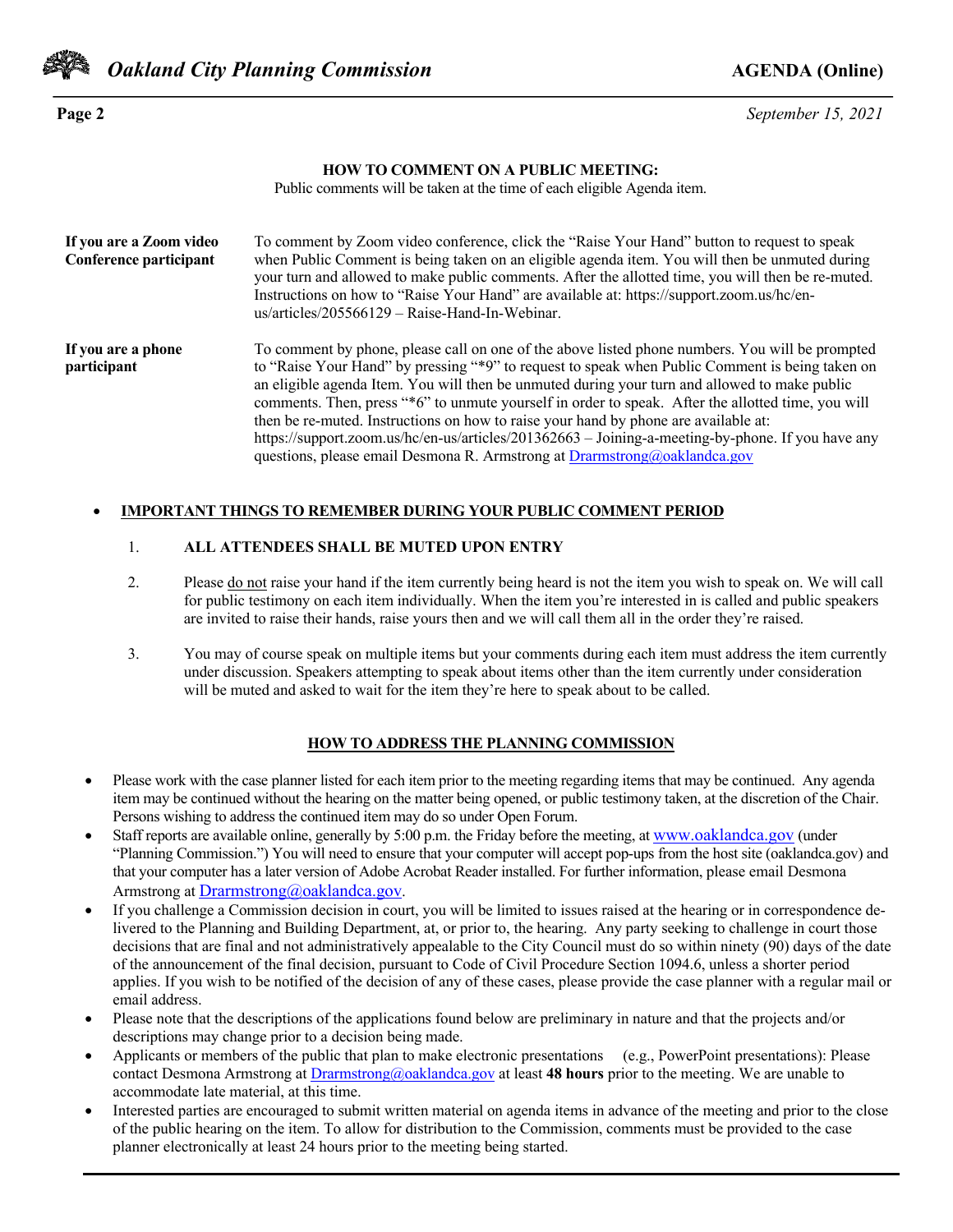

**Page 3** *September 15, 2021*

## **MEETING CALL TO ORDER**

**WELCOME BY THE CHAIR**

**ROLL CALL**

## **SECRETARY RULES OF CONDUCT**

### **COMMISSION BUSINESS**

- Agenda Discussion
- Director's Report
- Informational Reports
- Committee Reports
- Commission Matters
- City Attorney's Report

## **OPEN FORUM**

At this time members of the public may speak on any item of interest within the Commission's jurisdiction. At the discretion of the Chair, speakers are generally limited to two minutes or less if there are six (6) or less speakers on an item, and one minute or less if there are more than six (6) speakers.

## **CONSENT CALENDAR**

The Commission will take a single roll call vote on all of the items listed below in this section. The vote will be on approval of the staff report and recommendation in each case. Members of the Commission may request that any item on the Consent Calendar be singled out for separate discussion and vote.

#### **PUBLIC HEARINGS**

The hearing provides opportunity for all concerned persons to speak; the hearing will normally be closed after all testimony has been heard. If you challenge a Commission decision in court, you will be limited to issues raised at the public hearing or in correspondence delivered to the Planning and Building Department, at, or prior to, the public hearing.

The Commission will then vote on the matter based on the staff report and recommendation. If the Commission does not follow the staff recommendation and no alternate findings for decision have been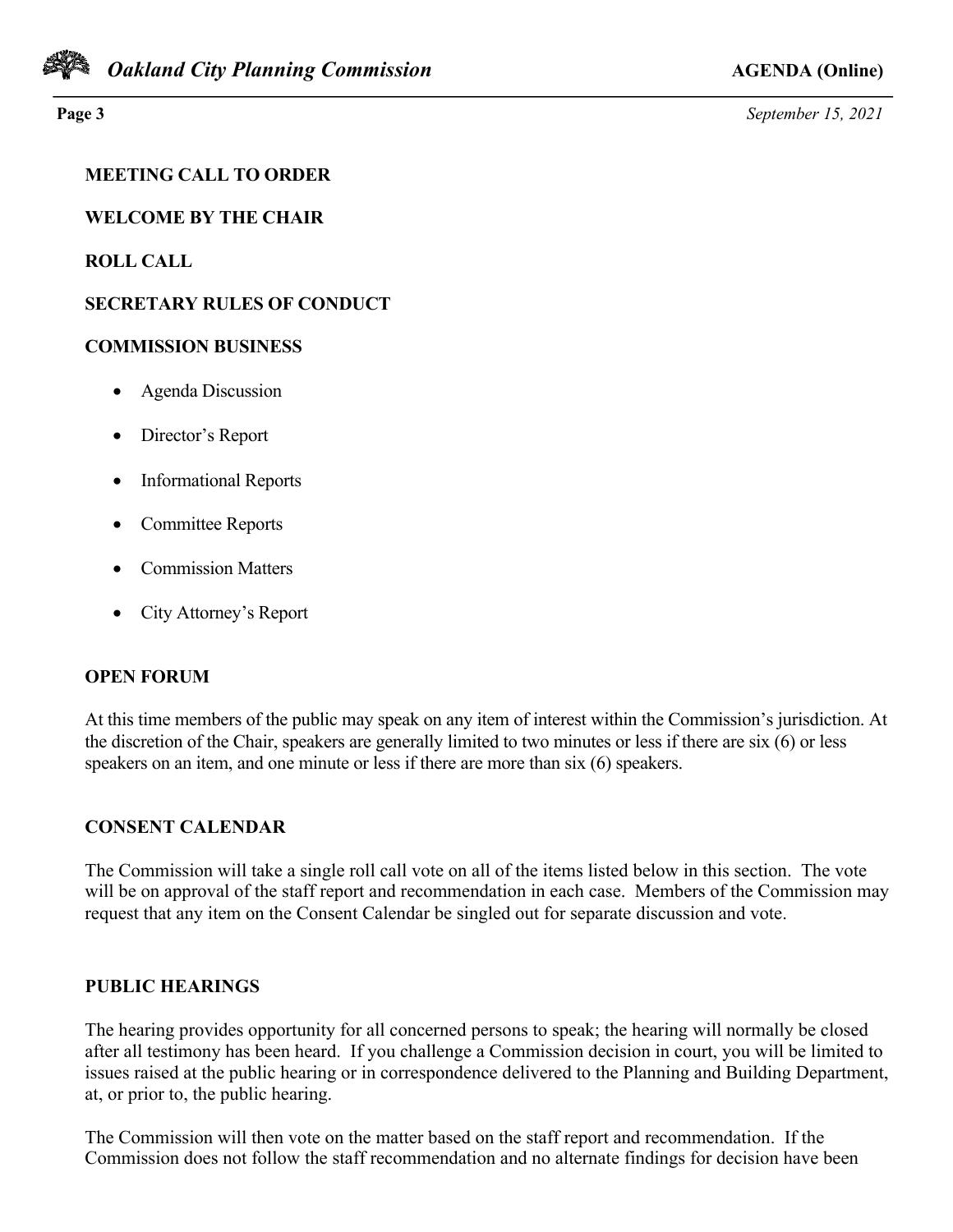

prepared, then the vote on the matter will be considered a "straw" vote, which essentially is a non-binding vote directing staff to return to the Commission at a later date with appropriate findings for decision and, as applicable, conditions of approval that the Commission will consider in making a final decision.

If you wish to be notified on the decision of an agenda item, please contact the case planner for the specific agenda item.

| 1.<br><b>Location:</b>             | $1700 20$ <sup>th</sup> Street (APN: 007 -0572-001-02)                                                                                                                                                                                                                                                                                                        |
|------------------------------------|---------------------------------------------------------------------------------------------------------------------------------------------------------------------------------------------------------------------------------------------------------------------------------------------------------------------------------------------------------------|
|                                    | <b>Proposal:</b> To establish an 82,000 square foot operation within an existing building to produce<br>ceramic beads, fabricate lithium extraction units, and perform research and<br>development.                                                                                                                                                           |
|                                    | <b>Applicant:</b> Lilac Solutions, Inc. c/o Dennis Neymit                                                                                                                                                                                                                                                                                                     |
| <b>Phone Number:</b> (805)710-5333 |                                                                                                                                                                                                                                                                                                                                                               |
|                                    | <b>Owner:</b> Terreno 20 <sup>th</sup> Street LLC                                                                                                                                                                                                                                                                                                             |
| <b>Case File Number: PLN21104</b>  |                                                                                                                                                                                                                                                                                                                                                               |
|                                    | Planning Permits Required: Per Section 17.73.020 (L4) of the Planning Code, a Conditional Use Permit (CUP) is<br>required for establishing a General Manufacturing Industrial Activity within 300 feet<br>of a residential zone. Per Section 17.134.020 of the Planning Code, the CUP is<br>major, because it involves over 25,000 square-feet of floor area. |
| <b>General Plan: Business Mix</b>  |                                                                                                                                                                                                                                                                                                                                                               |
|                                    | Zoning: CIX-1C West Oakland Plan Area Commercial Industrial Mix - 1C Industrial Zone<br>(High Intensity Business)                                                                                                                                                                                                                                             |
|                                    | Environmental Determination: Exempt, Section 15332 of the State CEQA Guidelines: In-Fill Development<br>Projects Exempt, per Section 15301 of the State CEQA Guidelines:<br>Existing Facilities (Minor alterations and operation); and<br>Section 15183 of the State CEQA Guidelines:<br>Projects Consistent with a Community Plan, General Plan or Zoning;   |
|                                    | Historic Status: Not A Potentially Designated Historic Property: OCHS Rating: X                                                                                                                                                                                                                                                                               |
| City Council district 3            |                                                                                                                                                                                                                                                                                                                                                               |
|                                    | <b>Status: Pending</b>                                                                                                                                                                                                                                                                                                                                        |
|                                    | <b>Staff Recommendation</b> Approve with conditions.                                                                                                                                                                                                                                                                                                          |
|                                    | Finality of Decision: Appealable to City Council within 10 days                                                                                                                                                                                                                                                                                               |
|                                    | For further information: Contact case planner Jose M. Herrera-Preza at 510-238-3808 or<br>jherrera@oaklandca.gov                                                                                                                                                                                                                                              |

| $\overline{2}$ .                      | Location: 722 Wood Street and 0 7 <sup>th</sup> Street                      |
|---------------------------------------|-----------------------------------------------------------------------------|
|                                       | Assessor's Parcel Number: 006-0019-008-00 and 006-0019-028-02               |
|                                       | Appeals of Zoning Manager's Determinations for unpermitted truck activities |
|                                       | Proposal: on two adjacent lots.                                             |
|                                       | Applicant: Todd A Williams                                                  |
| <b>Phone Number:</b> (510) 834-6600   |                                                                             |
|                                       | <b>Owner: Alan Wofsy &amp; Associates</b>                                   |
| Case File Number: APL21015            |                                                                             |
| <b>Planning Permits Required: N/A</b> |                                                                             |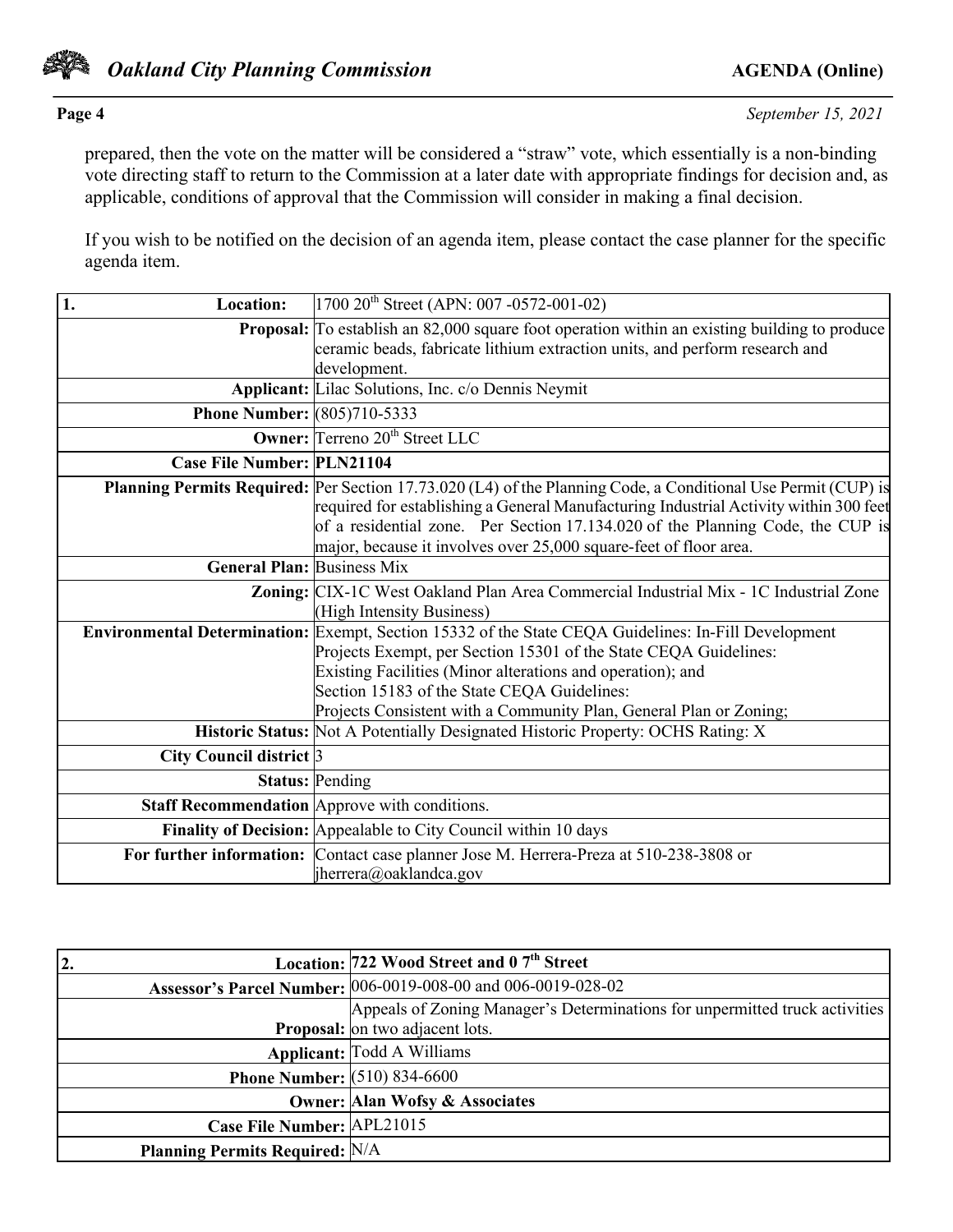

**Page 5** *September 15, 2021*

|                                                          | General Plan: Mixed Housing Type Residential and Community Commercial                        |
|----------------------------------------------------------|----------------------------------------------------------------------------------------------|
|                                                          | Mixed Housing Type Residential $-4$ (RM-4) and Community Commercial $-$                      |
|                                                          | Zoning: $2$ (CC-2)                                                                           |
|                                                          | The determination is not considered a project as defined by Section 15378 of                 |
|                                                          | the State CEQA guidelines, and therefore does not require CEQA review. On                    |
|                                                          | a separate and independent basis, the determinations are exempt under Section                |
|                                                          | 15321 of the State CEQA Guidelines: 15321. Enforcement Actions by                            |
| <b>Environmental Determination: Regulatory Agencies.</b> |                                                                                              |
|                                                          | Historic Status: Non-historic vacant lots                                                    |
| City Council district: $\beta$                           |                                                                                              |
|                                                          | The Zoning Determination letters were mailed on June 11, 2021, and the                       |
|                                                          | Status: Determinations were appealed on June 21, 2021.                                       |
|                                                          | Deny the appeals and uphold the Zoning Manager's Determination that the                      |
|                                                          | <b>Staff Recommendation:</b> trucking operation at the sites are prohibited.                 |
|                                                          | Finality of Decision: Final Decision, not appealable pursuant to OMC Section 17.132.030      |
|                                                          | For further information: Eva Wu, Planner II, Phone: (510) 238-3785; Email: EWu@oaklandca.gov |

### **APPEALS**

The Commission will take testimony on each appeal. If you challenge a Commission decision in court, you will be limited to issues raised at the public hearing or in correspondence delivered to the Planning and Building Department, at, or prior to, to the public hearing; provided, however, such issues were previously raised in the appeal itself.

Following the testimony, the Commission will vote on the staff report and recommendation. If the Commission reverses/overturns the staff decision and no alternate findings for decisions have been prepared, then the vote on the matter will be considered a "straw" vote, which essentially is a non-binding vote directing staff to return to the Commission at a later date with appropriate findings for decision and, as applicable, conditions of approval that the Commission will consider in making a final decision. Unless otherwise noted, the decisions in the following matters are final and not administratively appealable. Any party seeking to challenge these decisions in court must do so within ninety (90) days of the date of the announcement of the final decision, pursuant to Code of Civil Procedure section 1094.6, unless a shorter period applies.

## **COMMISSION BUSINESS**

- Approval of Minutes
- Correspondence
- City Council Actions